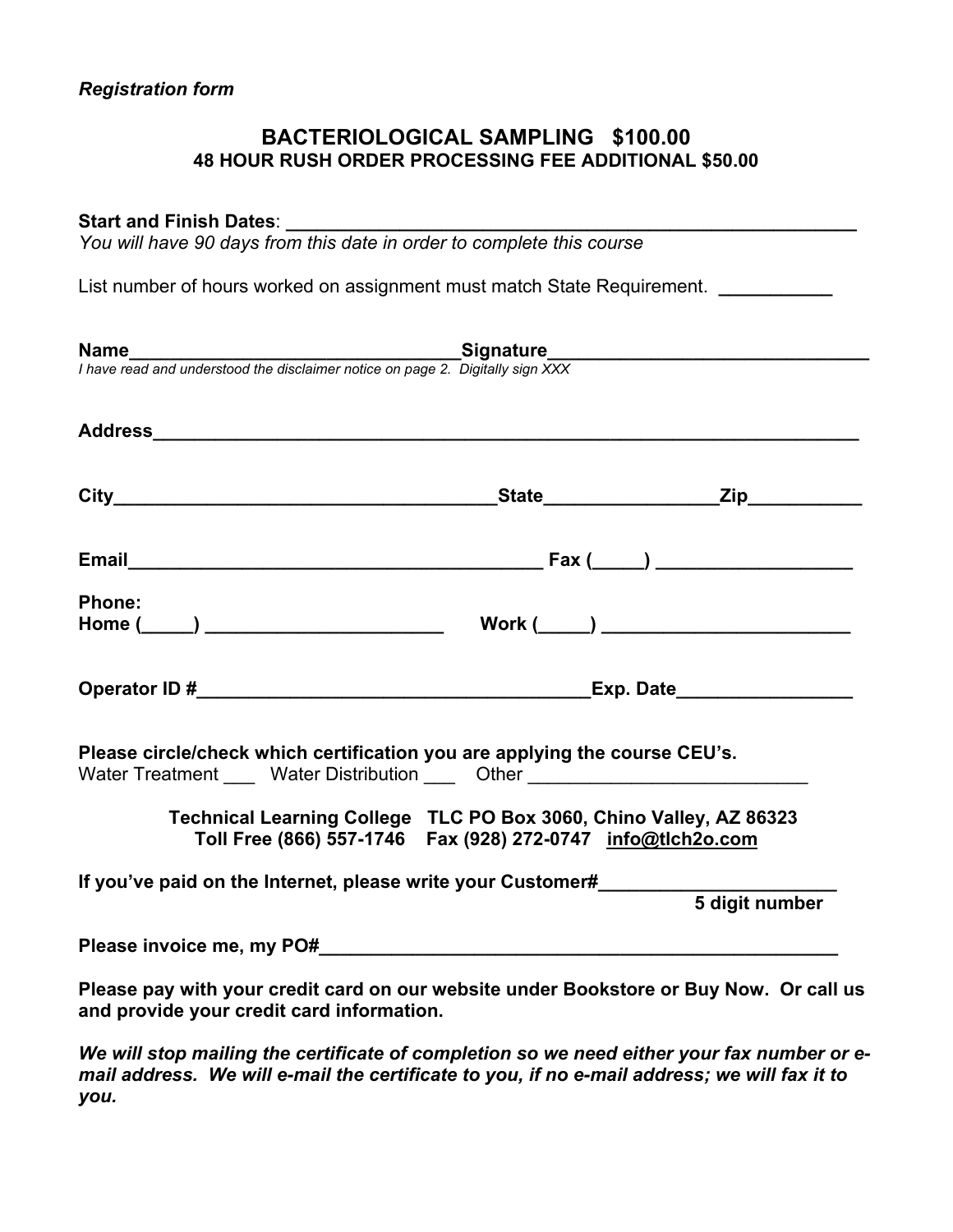## **DISCLAIMER NOTICE**

I understand that it is my responsibility to ensure that this CEU course is either approved or accepted in my State for CEU credit. I understand State laws and rules change on a frequent basis and I believe this course is currently accepted in my State for CEU or contact hour credit, if it is not, I will not hold Technical Learning College responsible. I also understand that this type of study program deals with dangerous conditions and that I will not hold Technical Learning College, Technical Learning Consultants, Inc. (TLC) liable for any errors or omissions or advice contained in this CEU education training course or for any violation or injury or neglect or damage caused by this CEU education training or course material suggestion or error. I will call or contact TLC if I need help or assistance and double-check to ensure my registration page and assignment has been received and graded.

**State Approval Listing Link**, check to see if your State accepts or has pre-approved this course. Not all States are listed. Not all courses are listed. If the course is not accepted for CEU credit, we will give you the course free if you ask your State to accept it for credit.

**Professional Engineers**; Most states will accept our courses for credit but we do not officially list the States or Agencies. Please check your State for approval.

## **State Approval Listing URL…**

*<http://www.abctlc.com/downloads/PDF/CEU%20State%20Approvals.pdf>*

*You can obtain a printed version of the course manual from TLC for an additional \$169.95 plus shipping charges.* 

## **AFFIDAVIT OF EXAM COMPLETION**

I affirm that I personally completed the entire text of the course. I also affirm that I completed the exam without assistance from any outside source. I understand that it is my responsibility to file or maintain my certificate of completion as required by the state or by the designation organization.

## **Grading Information**

In order to maintain the integrity of our courses we do not distribute test scores, percentages or questions missed. Our exams are based upon pass/fail criteria with the benchmark for successful completion set at 70%. Once you pass the exam, your record will reflect a successful completion and a certificate will be issued to you.

## **Rush Grading Service**

If you need this assignment graded and the results mailed to you within a 48-hour period, prepare to pay an additional rush service handling fee of \$50.00. This fee may not cover postage costs. If you need this service, simply write RUSH on the top of your Registration Form. We will place you in the front of the grading and processing line.

For security purposes, please fax or e-mail a copy of your driver's license and always call us to confirm we've received your assignment and to confirm your identity.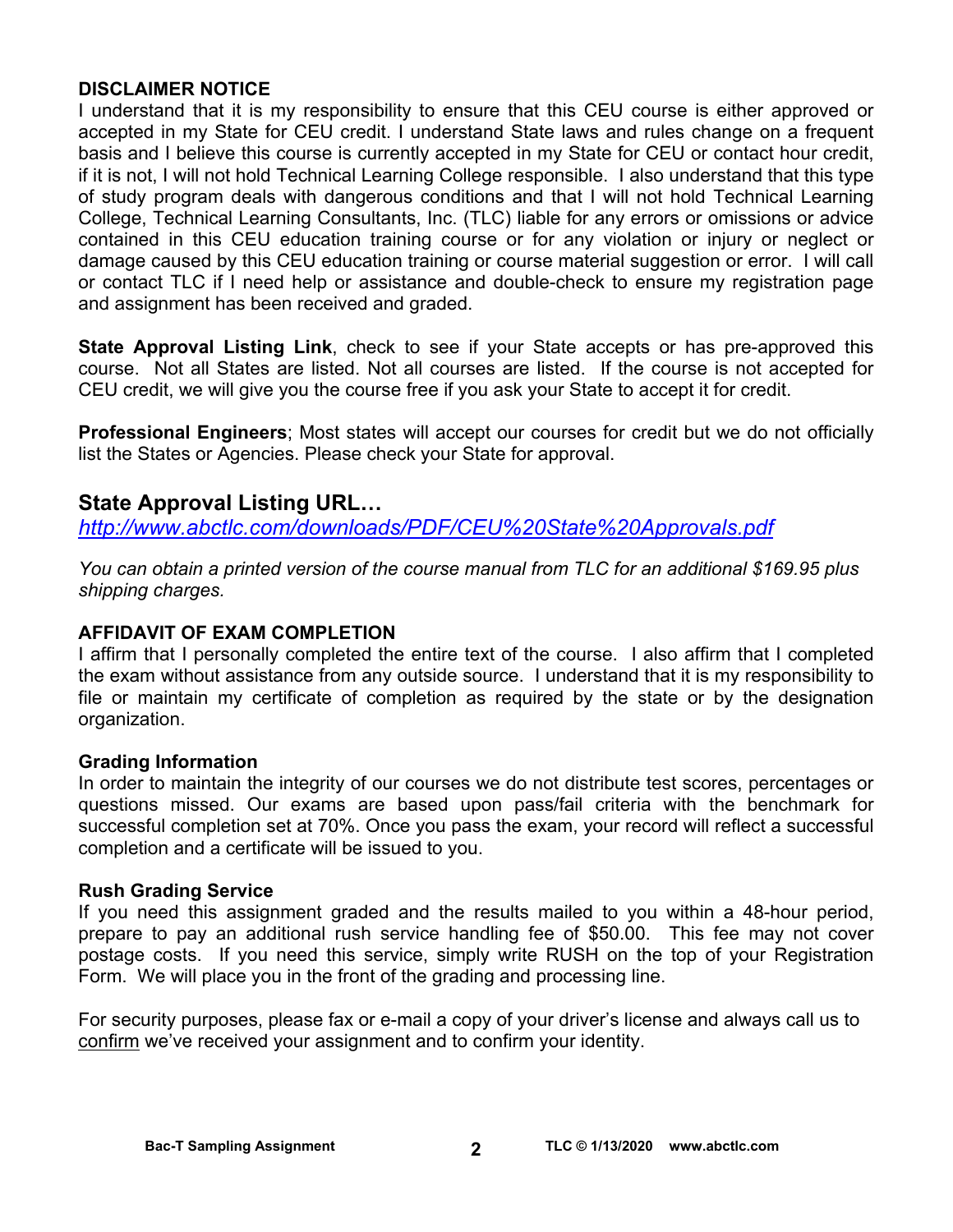# **CERTIFICATION OF COURSE PROCTOR**

Technical Learning College requires that our students who takes a correspondence or home study program course must pass a proctored course reading, quiz and final examination. The proctor must complete and provide to the school a certification form approved by the commission for each examination administered by the proctor.

**Instructions**. When a student completes the course work, fill out the blanks in this section and provide the form to the proctor with the examination.

Name of Course: Name of Course:

Name of Licensee:  $\blacksquare$ 

**Instructions to Proctor**. After an examination is administered, complete and return this certification and examination to the school in a sealed exam packet or in pdf format.

I certify that:

 $\overline{a}$ 

- 1. I am a disinterested third party in the administration of this examination. I am not related by blood, marriage or any other relationship to the licensee which would influence me from properly administering the examination.
- 2. The licensee showed me positive photo identification prior to completing the examination.
- 3. The enclosed examination was administered under my supervision on . The licensee received no assistance and had no access to books, notes or reference material.
- 4. I have not permitted the examination to be compromised, copied, or recorded in any way or by any method.
- 5. Provide an estimate of the amount of time the student took to complete the assignment.

Time to complete the entire course and final exam. \_\_\_\_\_\_\_\_\_\_\_\_\_\_\_\_\_\_\_\_\_\_\_\_\_\_\_\_\_

Notation of any problem or concerns:

Name and Telephone of Proctor (please print):

Signature of Proctor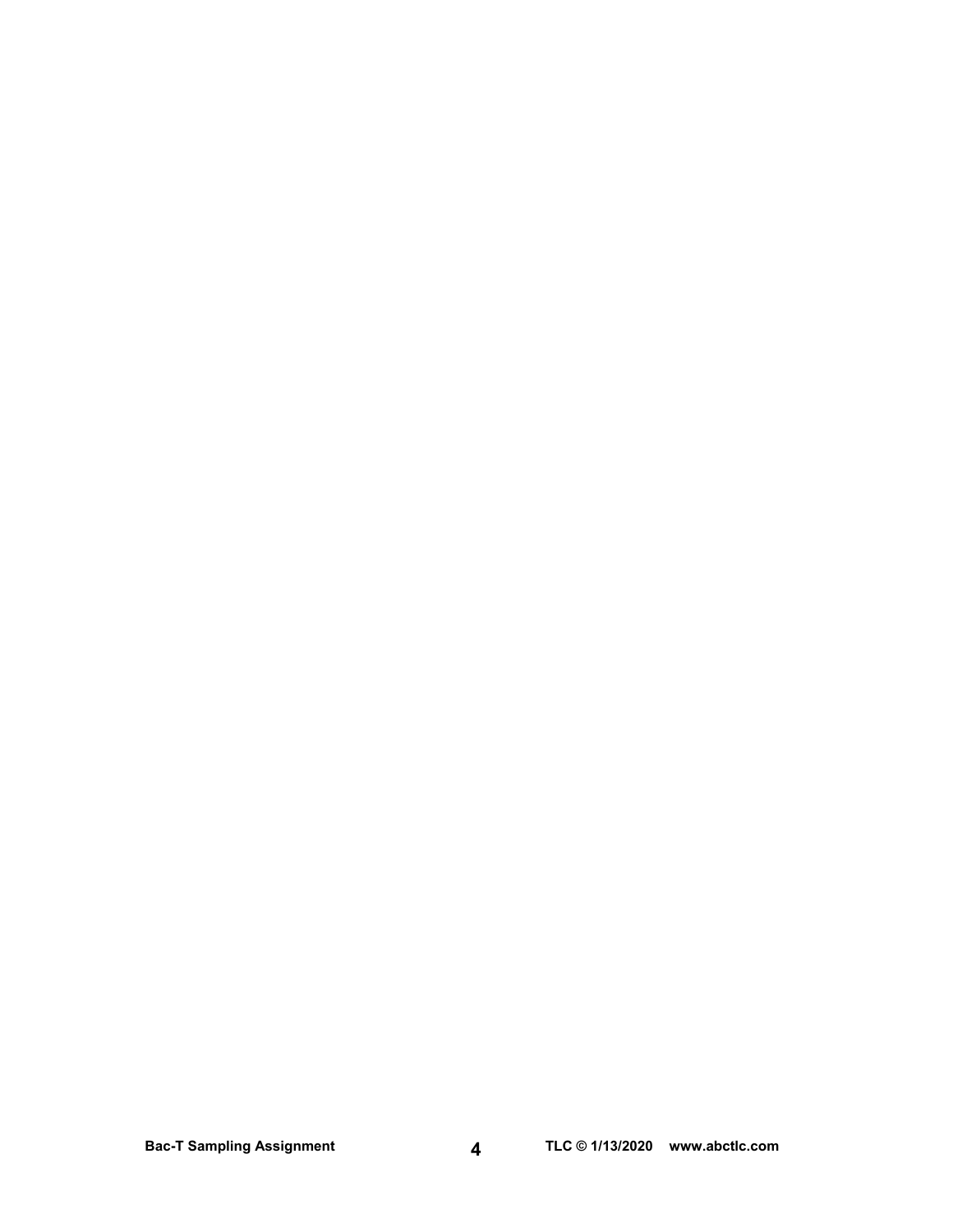# **BACTERIOLOGICAL SAMPLING ANSWER KEY**

**Name\_\_\_\_\_\_\_\_\_\_\_\_\_\_\_\_\_\_\_\_\_\_\_\_\_\_\_\_\_\_\_\_\_\_\_\_**

**Phone \_\_\_\_\_\_\_\_\_\_\_\_\_\_\_\_\_\_\_\_\_\_\_\_\_\_\_\_\_\_\_\_\_\_\_** 

**Did you check with your State agency to ensure this course is accepted for credit?** 

**You are responsible to ensure this course is accepted for credit. No refunds. Method of Course acceptance confirmation. Please fill this section** 

Website \_\_ Telephone Call \_\_ Email \_\_\_ Spoke to \_\_\_\_\_\_\_\_\_\_\_\_\_\_\_\_\_\_\_\_\_\_\_\_\_\_\_\_\_\_\_\_

Did you receive the approval number, if applicable?

What is the course approval number, if applicable? \_\_\_\_\_\_\_\_\_\_\_\_\_\_\_\_\_\_\_\_\_\_\_\_\_\_\_\_\_

*You can electronically complete this assignment in Adobe Acrobat DC.* 

Please Circle, Bold, Underline or X, one answer per question. A **felt tipped pen** works best.

| <b>Bac-T Sampling Assignment</b> |             | 5 | TLC © 1/13/2020 | www.abctlc.com |
|----------------------------------|-------------|---|-----------------|----------------|
| 19. A B C D                      | 38. A B C D |   | 57. A B         | 76. A B C D    |
| 18.ABCD                          | 37. A B C D |   | 56. A B         | 75. A B C D    |
| 17.ABCD                          | 36. A B C D |   | 55. A B C D     | 74. A B C D    |
| 16.ABCD                          | 35. A B     |   | 54. A B C D     | 73. A B C D    |
| 15.A B C D                       | 34. A B     |   | 53. A B C D     | 72. A B        |
| 14. A B C D                      | 33. A B     |   | 52. A B C D     | 71. A B        |
| 13.A B C D                       | 32. A B     |   | 51. A B C D     | 70. A B C D    |
| 12.ABCD                          | 31. A B     |   | 50. A B C D     | 69. A B C D    |
| 11.ABCD                          | 30. A B     |   | 49. A B C D     | 68. A B        |
| 10.ABCD                          | 29. A B     |   | 48. A B         | 67. A B        |
| 9. A B C D                       | 28. A B     |   | 47. A B         | 66. A B        |
| 8. ABCD                          | 27. A B     |   | 46. A B         | 65. A B C D    |
| 7. ABCD                          | 26. A B     |   | 45. A B C D     | 64. A B C D    |
| 6. ABCD                          | 25. A B C D |   | 44. A B C D     | 63. A B        |
| 5. A B C D                       | 24. A B C D |   | 43. A B C D     | 62. A B C D    |
| 4. ABCD                          | 23. A B C D |   | 42. A B C D     | 61. A B        |
| 3. ABCD                          | 22. A B C D |   | 41. A B C D     | 60. A B C D    |
| 2. ABCD                          | 21. A B C D |   | 40. A B C D     | 59. A B        |
| 1. ABCD                          | 20. A B C D |   | 39. A B C D     | 58. A B        |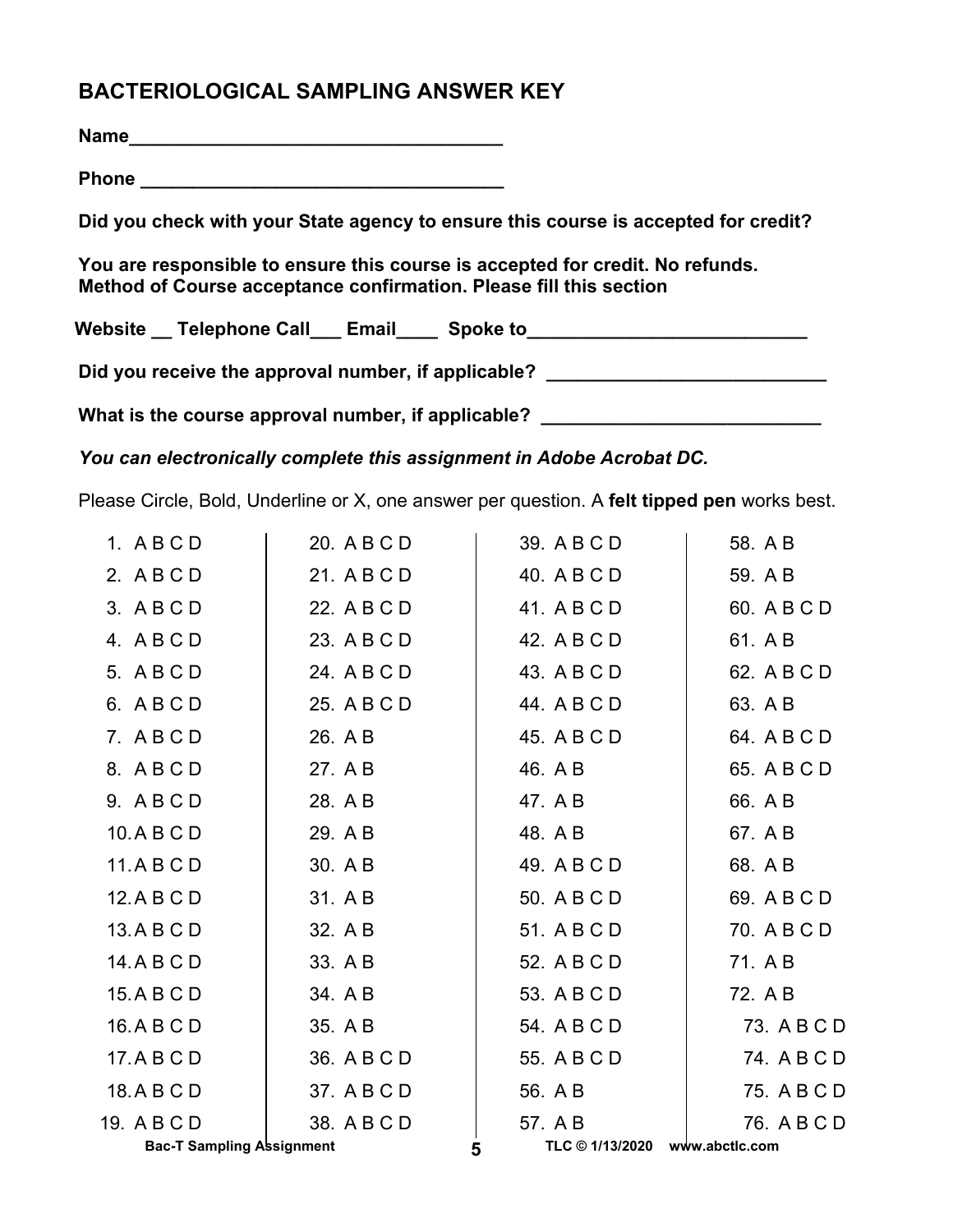| 77. A B     | 83. A B C D | 89. A B C D | 95. A B C D  |
|-------------|-------------|-------------|--------------|
| 78. A B     | 84. A B C D | 90. A B C D | 96. A B C D  |
| 79. A B C D | 85. A B C D | 91. A B     | 97. A B C D  |
| 80. A B C D | 86. A B C D | 92. A B     | 98. A B      |
| 81. A B C D | 87. A B C D | 93. A B     | 99. A B      |
| 82. A B C D | 88. A B C D | 94. A B     | 100. A B C D |
|             |             |             |              |

*I understand that I am 100 percent responsible to ensure that TLC receives the Assignment and Registration Key and that it is accepted for credit by my State or Providence. I understand that TLC has a zero tolerance towards not following their rules, cheating or hostility towards staff or instructors. I need to complete the entire assignment for credit. There is no credit for partial assignment completion. My exam was proctored. I will contact TLC if I do not hear back from them within 2 days of assignment submission. I will forfeit my purchase costs and will not receive credit or a refund if I do not abide with TLC's rules. I will not hold TLC liable for any errors, injury, death or non-compliance with rules. I will abide with all federal and state rules and rules found on page 2.* 

**Please Sign that you understand and will abide with TLC's Rules.** 

**\_\_\_\_\_\_\_\_\_\_\_\_\_\_\_\_\_\_\_\_\_\_\_\_\_\_\_\_\_\_\_\_\_\_\_\_\_\_\_\_\_\_\_\_\_\_\_\_\_\_\_\_\_\_ Signature** 

*Please write down any questions you were not able to find the answers or that have errors.*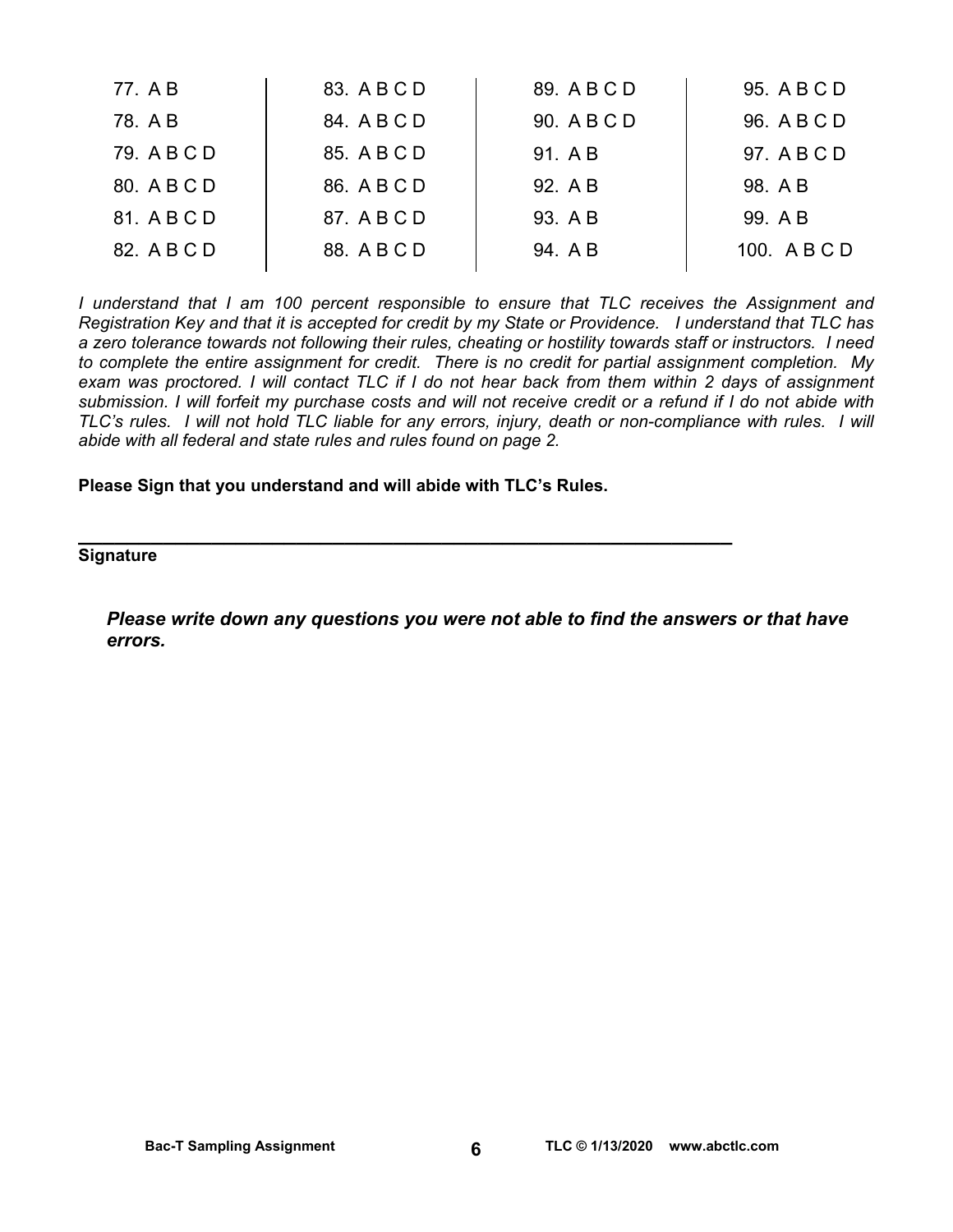### *Please e-mail or fax this survey along with your final exam*

## **BACTERIOLOGICAL SAMPLING CEU COURSE CUSTOMER SERVICE RESPONSE CARD**

NAME: \_\_\_\_\_\_\_\_\_\_\_\_\_\_\_\_\_\_\_\_\_\_\_\_\_\_\_\_\_\_\_\_\_\_\_\_\_\_\_\_\_\_\_\_\_\_\_\_\_\_\_\_\_\_\_\_\_\_\_\_

E-MAIL **E-MAIL E-MAIL** 

## *PLEASE COMPLETE THIS FORM BY CIRCLING THE NUMBER OF THE APPROPRIATE ANSWER IN THE AREA BELOW.*

Please rate the difficulty of your course. Very Easy 0 1 2 3 4 5 Very Difficult

Please rate the difficulty of the testing process. Very Easy 0 1 2 3 4 5 Very Difficult

Please rate the subject matter on the exam to your actual field or work. Very Similar 0 1 2 3 4 5 Very Different

How did you hear about this Course? **Example 20 and Secure 20 and Secure 20 and Secure 20 and Secure 20 and Secure 20 and Secure 20 and Secure 20 and Secure 20 and Secure 20 and Secure 20 and Secure 20 and Secure 20 and Se** 

What would you do to improve the Course?

Any other concerns or comments.

 $\overline{\phantom{a}}$  , and the contribution of the contribution of the contribution of the contribution of the contribution of the contribution of the contribution of the contribution of the contribution of the contribution of the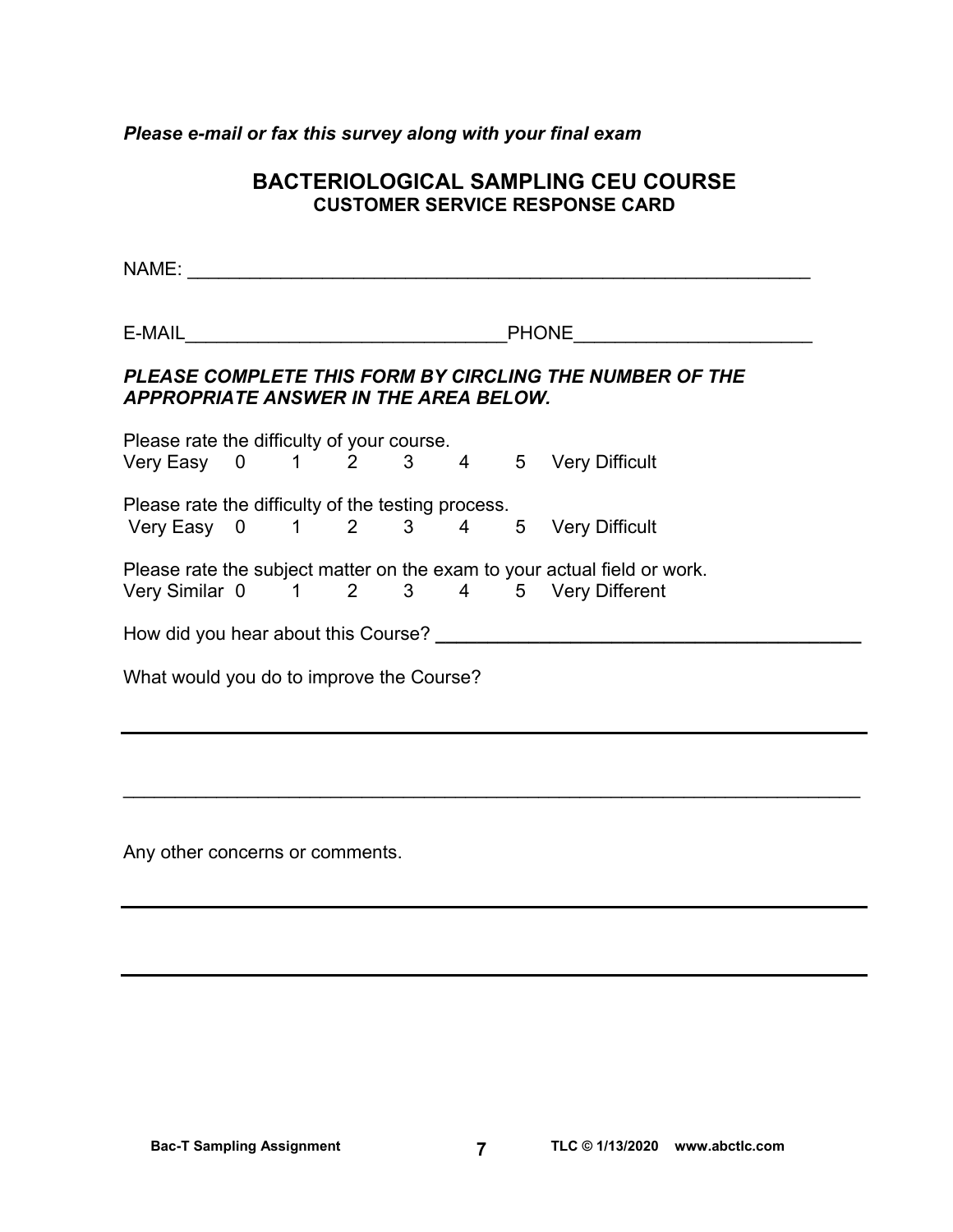## **When finished with your assignment.**

Please scan the Registration Page, Answer Key and Driver's License and email it to [info@TLCH2O.com.](mailto:info@TLCH2O.com) 

If you are unable to scan, take a photo of these documents with your iPhone and send these to TLC, info@TLCH2O.com.

If you are unable to scan and email, please fax these to TLC,

## **(928) 468-0675 If you fax, call to confirm that we received your paperwork.**

## **Rush Grading Service**

If you need this assignment graded and the results mailed to you within a 48-hour period, prepare to pay an additional rush service handling fee of \$50.00.

*This course contains general EPA's SDWA federal rule requirements. Please be aware that each state implements water / sampling procedures/ safety / environmental / SDWA regulations that may be more stringent than EPA's regulations. Check with your state environmental/health agency for more information. These rules change frequently and are often difficult to interpret and follow. Be careful to be in compliance with your regulatory agencies and do not follow this course for any compliance concerns.*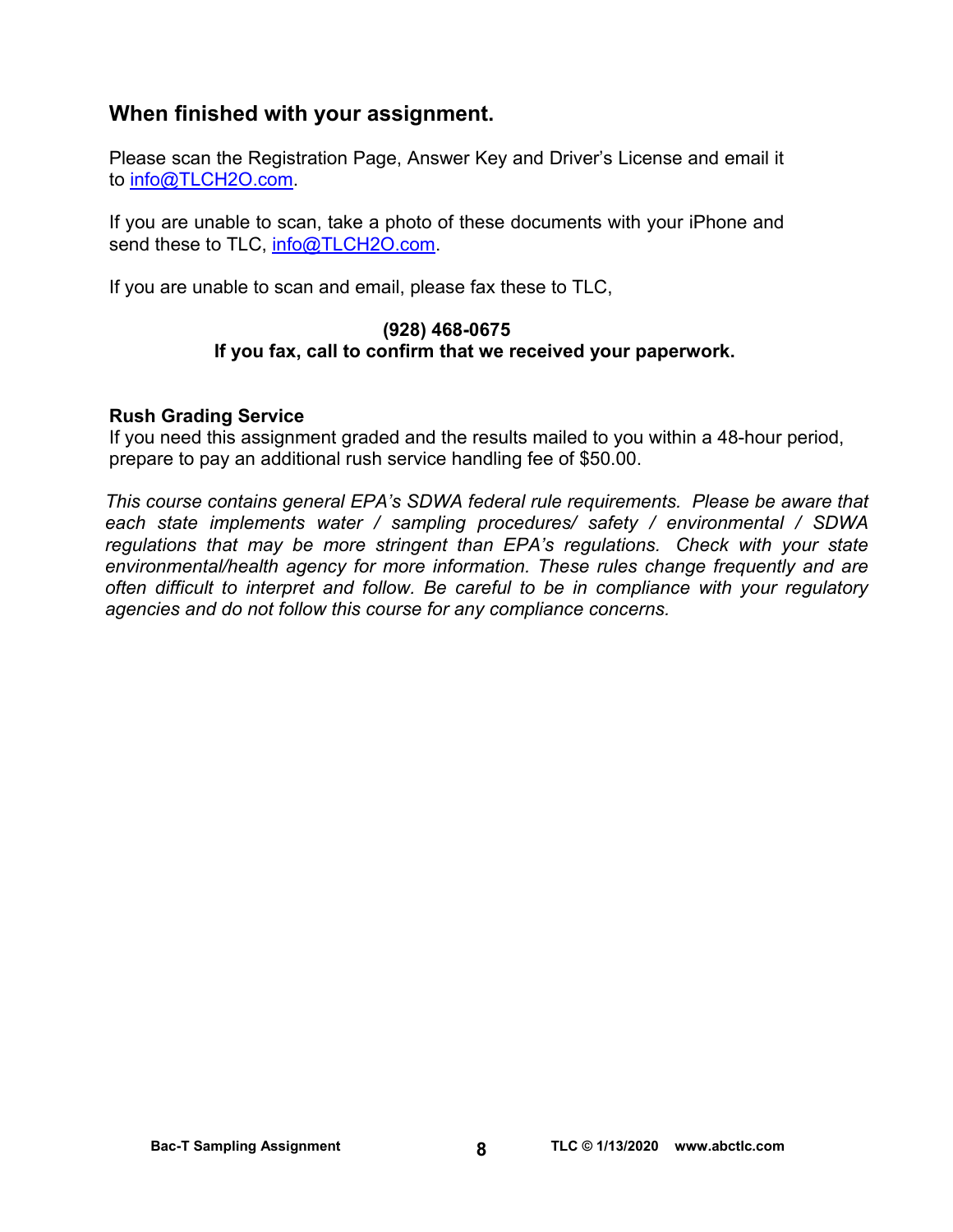# **Bacteriological Sampling CEU Training Course Assignment**

The Bacteriological Sampling CEU course assignment is available in Word on the Internet for your convenience, please visit [www.ABCTLC.com an](http://www.ABCTLC.com)d download the assignment and e-mail it back to TLC.

You will have 90 days from receipt of this manual to complete it in order to receive your Professional Development Hours (PDHs) or Continuing Education Unit (CEU). A score of 70 % or better is necessary to pass this course. If you should need any assistance, please email or fax all concerns and the completed ANSWER KEY to [info@tlch2o.com.](mailto:info@tlch2o.com) 

Select one answer per question. Please utilize the answer key. (s) on the answer will indicate either plural and singular tenses.

#### **Hyperlink to the Glossary and Appendix**

*<http://www.abctlc.com/downloads/PDF/WTGlossary.pdf>*

#### **Three Types of Public Water Systems**

1.Provides water to the same people at least six months a year, but not all year (for

example: schools, factories, churches, office buildings that have their own water system)

- A. TNCWS C. NTNCWSs
- B. CWSs D. None of the above

2. Provides water where people do not remain for long periods of time (for example: gas stations, campgrounds)

- A. TNCWS C. NTNCWSs
- B. CWSs D. None of the above
- 3. Approximately 52,000 systems serving the majority of the U.S. population
- A. TNCWS C. NTNCWSs
- B. CWSs D. None of the above
- 4. Approximately 18,000 water systems
- A. TNCWS C. NTNCWSs
- B. CWSs D. None of the above

## **Water Quality Section**

#### **Surface (Raw) Water Introduction**

5. Water passes runoffs and infiltrates the ground during precipitation; this runoff acquires a wide variety of **that intensely alters its usefulness.** 

- A. Excess nutrients C. Dissolved or suspended impurities
- B. Biological actions D. None of the above

6. \_\_\_\_\_\_\_\_\_\_\_\_\_\_\_\_\_\_ enhancement and formation of policy measures (administrative and engineering) revolves around most effective types of treatment methods and/or chemicals.

- A. Universal solvent C. Surface water
- B. Water quality D. None of the above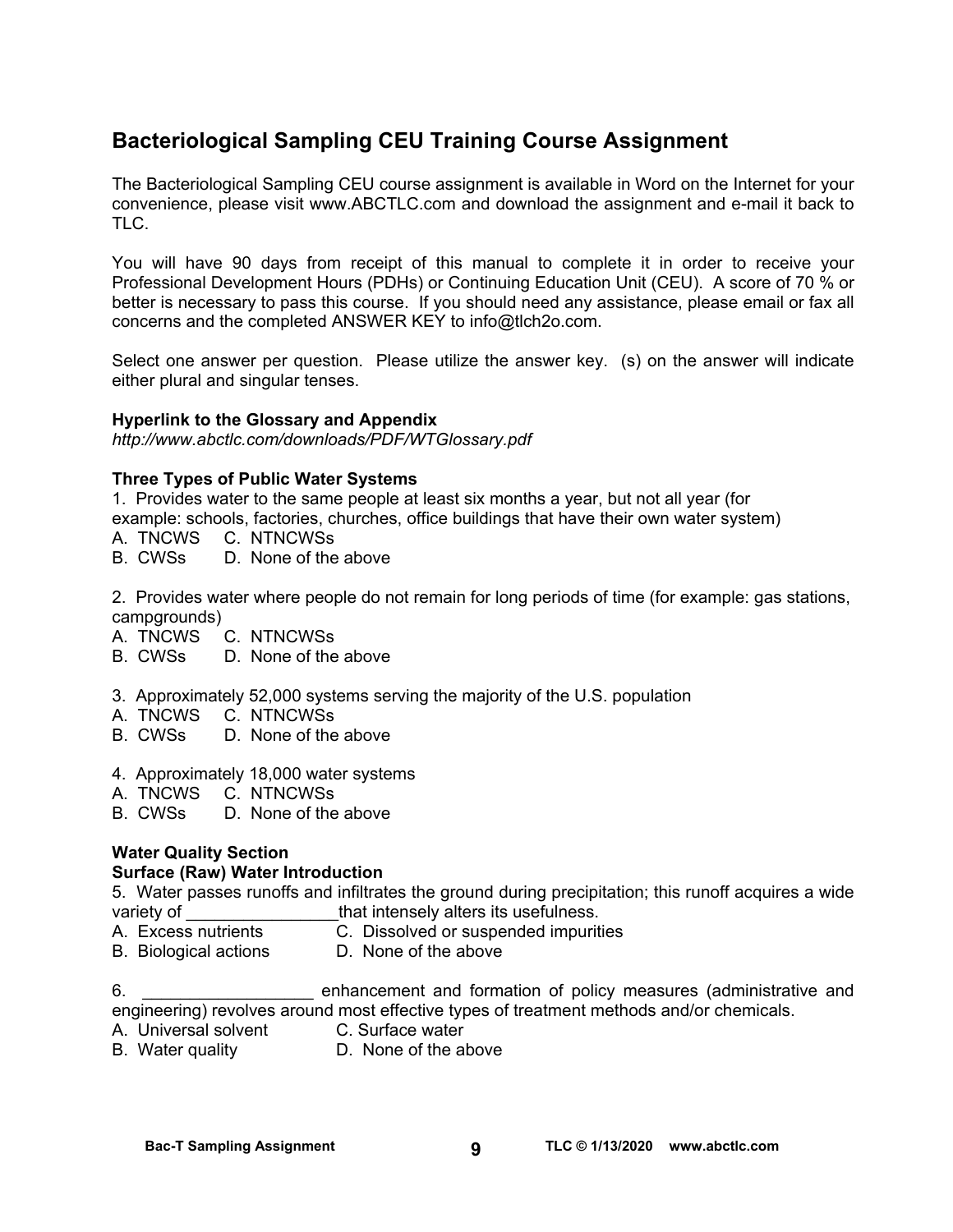#### **Surface Water Properties**

7. Water is accepted as the **Exercise 20** because will dissolve most substances that

comes in contact.

- A. Universal solvent C. Surface water
- B. Water quality D. None of the above

#### **Turbidity Introduction**

8. One physical feature of water is turbidity. A measure of the cloudiness of water caused by by the cloudy appearance of water caused by the presence of tiny particles.

- A. Suspended particles C. Temperature fluctuation
	-
- B. Variations D. None of the above

9. **Example 10** may be existing in a water supply due to pollution, and these colloids can be difficult to remove in the coagulation process. In this situation, higher coagulant dosages are generally required.

A. Turbidity C. Total Dissolved Solids (TDS)

B. Organic colloids D. None of the above

#### **Turbidity MCL**

10. An MCL for turbidity established by the EPA because **EXAL and SHS** interferes with disinfection. This characteristic of water changes the most rapidly after a heavy rainfall.

- A. Conductivity C. Temperature
- B. Turbidity D. None of the above

### **More on the Stage 2 DBP Rule**

11. Which of the following rules focuses on public health protection by limiting exposure to DBPs, specifically total trihalomethanes and five haloacetic acids, which can form in water through disinfectants used to control microbial pathogens?

- A. Stage 2 DBP rule C. Long Term 2 Enhanced Surface Water Treatment Rule
- B. Stage 1 DBPR D. None of the above

#### **Disinfection Byproduct Research and Regulations Summary**

12. **Example 12.** Example is unquestionably the most important step in the treatment of water for drinking water supplies.

A. DBP(s) C. Disinfection<br>B. Turbidity (particle) B. None of the above B. Turbidity (particle)

13. The risk of illness and death resulting from exposure to pathogens in drinking water is very much greater than the risks from

- A. Disinfectants and DBPs C. Natural organic matter precursors
- B. Turbidity (particle) D. None of the above

#### **Organisms Descriptors and Meanings**

- 14. Chemo means...
- A. Rock C. Chemical
- B. Organic D. None of the above
- 15. Hetero means...
- A. Feed or nourish C. Light
- B. Other (Organic carbon) D. None of the above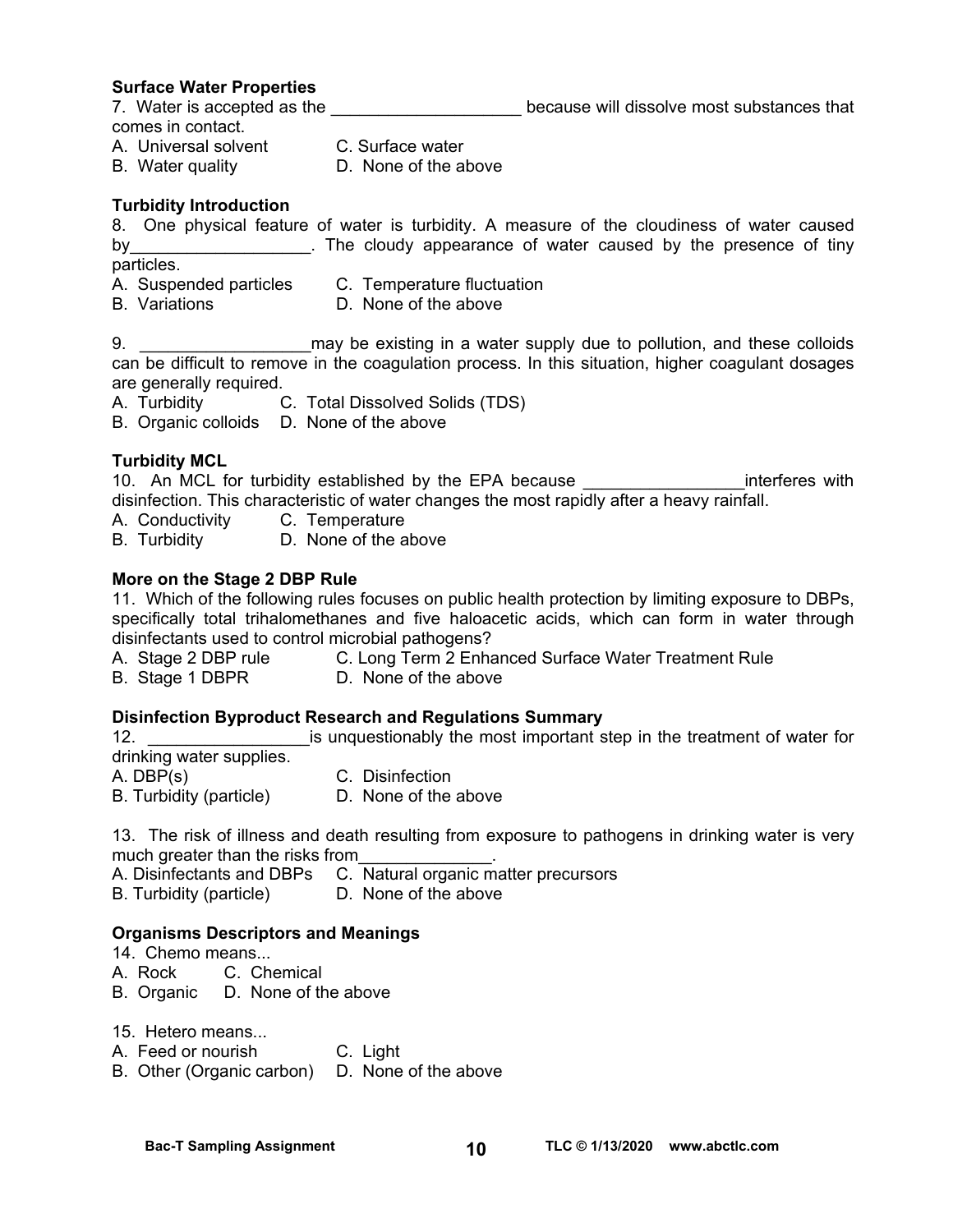16. Anaerobic means... A. Without air C. Self (Inorganic carbon) B. With air D. None of the above 17. Photo means... A. Feed or nourish C. Light B. Other (Organic carbon) D. None of the above 18. Troph means... A. Feed or nourish C. Light B. Other (Organic carbon) D. None of the above 19. Litho means... A. Rock C. Light B. Organic D. None of the above 20. Organo means... A. Rock C. Light B. Organic D. None of the above 21. Auto means... A. Without air C. Self (Inorganic carbon) B. With air D. None of the above 22. Facultative means... A. Without air C. Self (Inorganic carbon) B. With air or without air D. None of the above 23. Aerobic means A. Without air C. Self (Inorganic carbon)

B. With air D. None of the above

#### **Contaminants that may be present in sources of drinking water include:**

24. Which of the following can be synthetic and volatile organic chemicals, which are by-products of industrial processes and petroleum production, and can come from gas stations, urban stormwater run-off, and septic systems?

A. Organic chemical contaminants C. Inorganic contaminants

B. Pesticides and herbicides D. Microbial contaminants

25. Which of the following, such as viruses and bacteria, which may come from sewage treatment plants, septic systems, agricultural livestock operations and wildlife?

- A. Microbial contaminants C. Inorganic contaminants
- B. Pesticides and herbicides D. All of the above

#### **Background**

26. Coliform bacteria and chlorine residual are the only routine sampling and monitoring requirements for small ground water systems with chlorination. The coliform bacteriological sampling is governed by the Coliform Reduction amendment of the SDWA.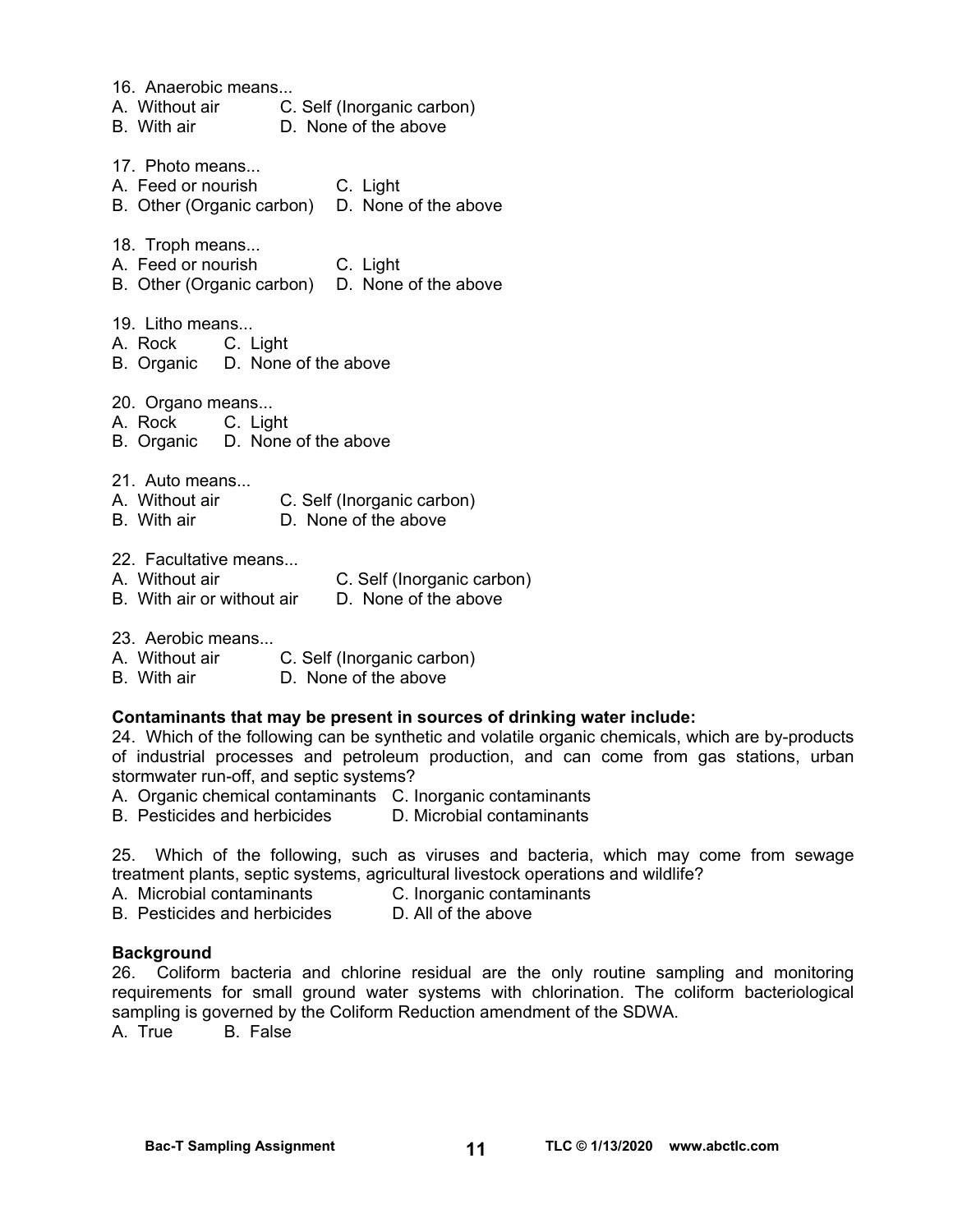## **TCR**

27. The TCR recommends most of the Public Water Systems (PWS) to monitor their distribution system for bacteria according to the written sample sitting plan for that system. A. True B. False

28. Coliform contamination may occur anywhere in the system, possibly due to problems such as; high-pressure conditions, line fluctuations, or wells, and therefore routine monitoring is required.

A. True B. False

#### **Routine Sampling Requirements**

29. If any TC+ sample is also E. coli-positive (EC+), then the EC+ sample result must be reported to the state by the end of the month that the PWS is notified.

A. True B. False

30. If any routine sample is TC+, repeat samples are required. – PWSs on quarterly or annual monitoring must take a minimum of one additional routine samples (known as additional routine monitoring) the quarter following a TC+ routine or repeat sample.

A. True B. False

31. Reduced monitoring is general available for PWSs using only surface water and serving 1,000 or fewer persons that meet certain additional PWS criteria.

A. True B. False

32. Total coliform samples must be collected by PWSs at sites that are representative of water quality throughout the distribution system according to a written sample siting plan subject to state review and revision.

A. True B. False

33. For PWSs collecting more than one sample per month, collect total coliform samples at regular intervals throughout the month, except that ground water systems serving 4,900 or fewer people may collect all required samples on a single day if the samples are taken from different sites.

A. True B. False

34. Reduced monitoring may be available for PWSs using only ground water and serving 1,000 or fewer persons that meet certain additional PWS criteria A. True B. False

35. Each total coliform-positive (TC+) routine sample must be tested for the presence of heterotrophic bacteria.

A. True B. False

#### **Dangerous Waterborne Microbes**

36. Which of the following are not necessarily agents of disease may indicate the presence of disease-carrying organisms?

A. Fecal coliform bacteria C. Shigella dysenteriae

B. Cryptosporidium D. None of the above

37. Which of the following is a parasite that enters lakes and rivers through sewage and animal waste. It causes gastrointestinal illness (e.g. diarrhea, vomiting, and cramps)?

A. Coliform Bacteria C. Protozoa

B. Cryptosporidium D. None of the above

**Bac-T Sampling Assignment** 12 12 TLC © 1/13/2020 www.abctlc.com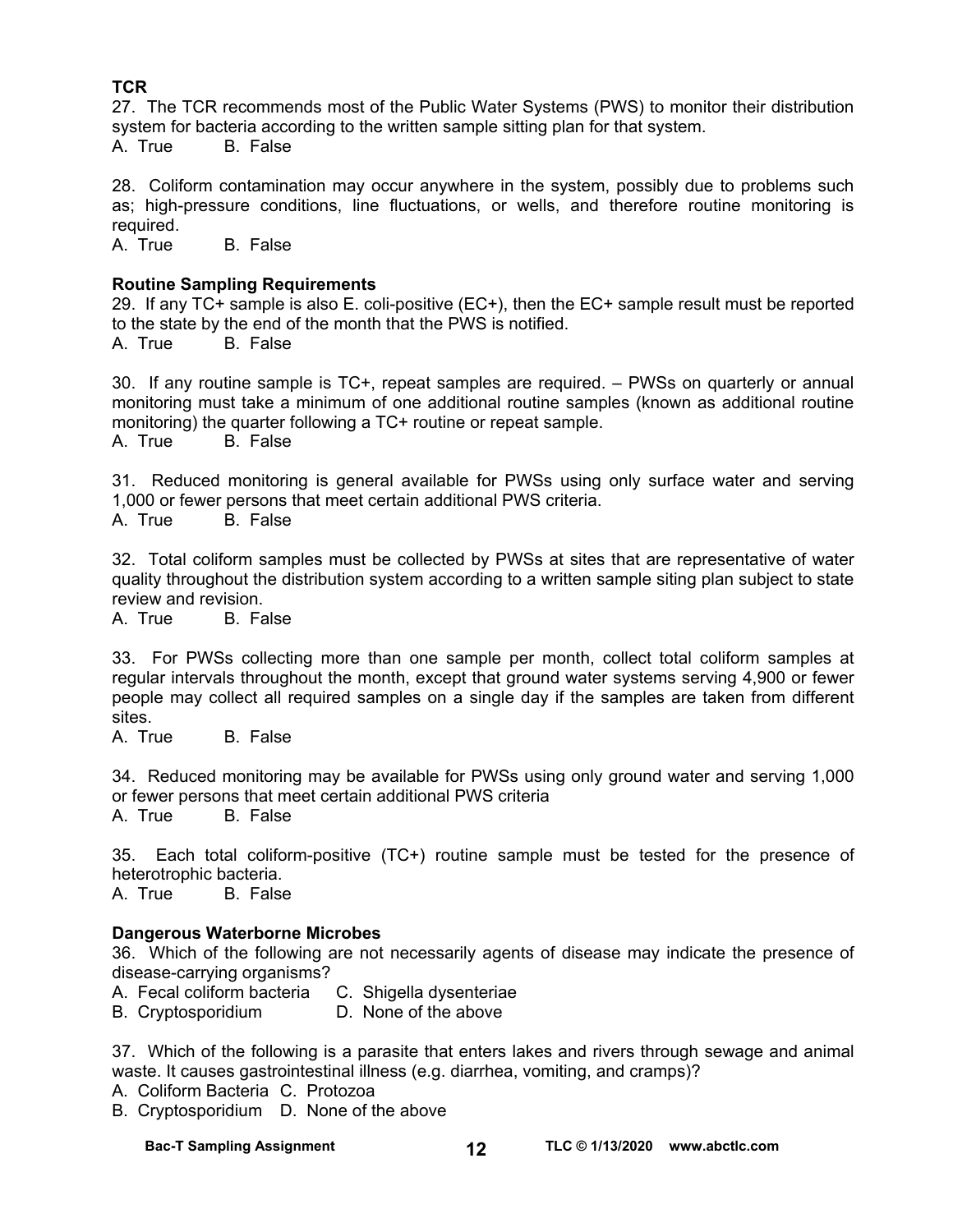38. Which of the following is a species of the rod-shaped bacterial genus Shigella?

- A. Fecal coliform bacteria C. Shigella dysenteriae
- B. Cryptosporidium D. None of the above

39. Which of the following can cause bacillary dysentery?

- A. Fecal coliform bacteria C. Shigella
- B. Cryptosporidium D. None of the above

40. Which of the following are Gram-negative, non-spore-forming, facultatively anaerobic, nonmotile bacteria.

- A. Fecal coliform bacteria C. Shigellae
- B. Cryptosporidium D. None of the above

41. Which of the following are microscopic organisms that live in the intestines of warm-blooded animals? They also live in the waste material, or feces, excreted from the intestinal tract. When fecal coliform bacteria are present in high numbers in a water sample, it means that the water has received fecal matter from one source or another.

A. Fecal coliform bacteria C. Shigella dysenteriae

B. Cryptosporidium D. None of the above

#### **Bacteriological Monitoring Introduction**

42. Which of the following are usually harmless, occur in high densities in their natural environment and are easily cultured in relatively simple bacteriological media?

- A. Indicator bacteria C. Viruses
- B. Amoebas D. None of the above

43. Indicators in common use today for routine monitoring of drinking water include total coliforms, fecal coliforms, and?

A. Cryptosporidium C. Escherichia coli (E. coli)

- B. Protozoa D. None of the above
- 44. According to the text, the routine microbiological analysis of your water is for?
- A. Contamination C. Coliform bacteria
- B. Colloids D. None of the above

#### **Methods**

45. The MMO-MUG test, a product marketed as \_\_\_\_\_\_\_\_\_\_\_\_, is the most common. The sample results will be reported by the laboratories as simply coliforms present or absent.

A. Colilert **C. Total coliform analysis** 

B. Coliform D. None of the above

#### **Microbial Regulations**

46. One of the key regulations developed and implemented by the United States Environmental Protection Agency (USEPA) to counter pathogens in drinking water is the Surface Water Treatment Rule.

A. True B. False

47. Among Surface Water Treatment Rule provisions, the rule requires that a public water system, using surface water (or ground water under the direct influence of surface water) as its source, have sufficient treatment to reduce the source water concentration of protozoa and coliform bacteria by at least 99.9% and 99.99%, respectively.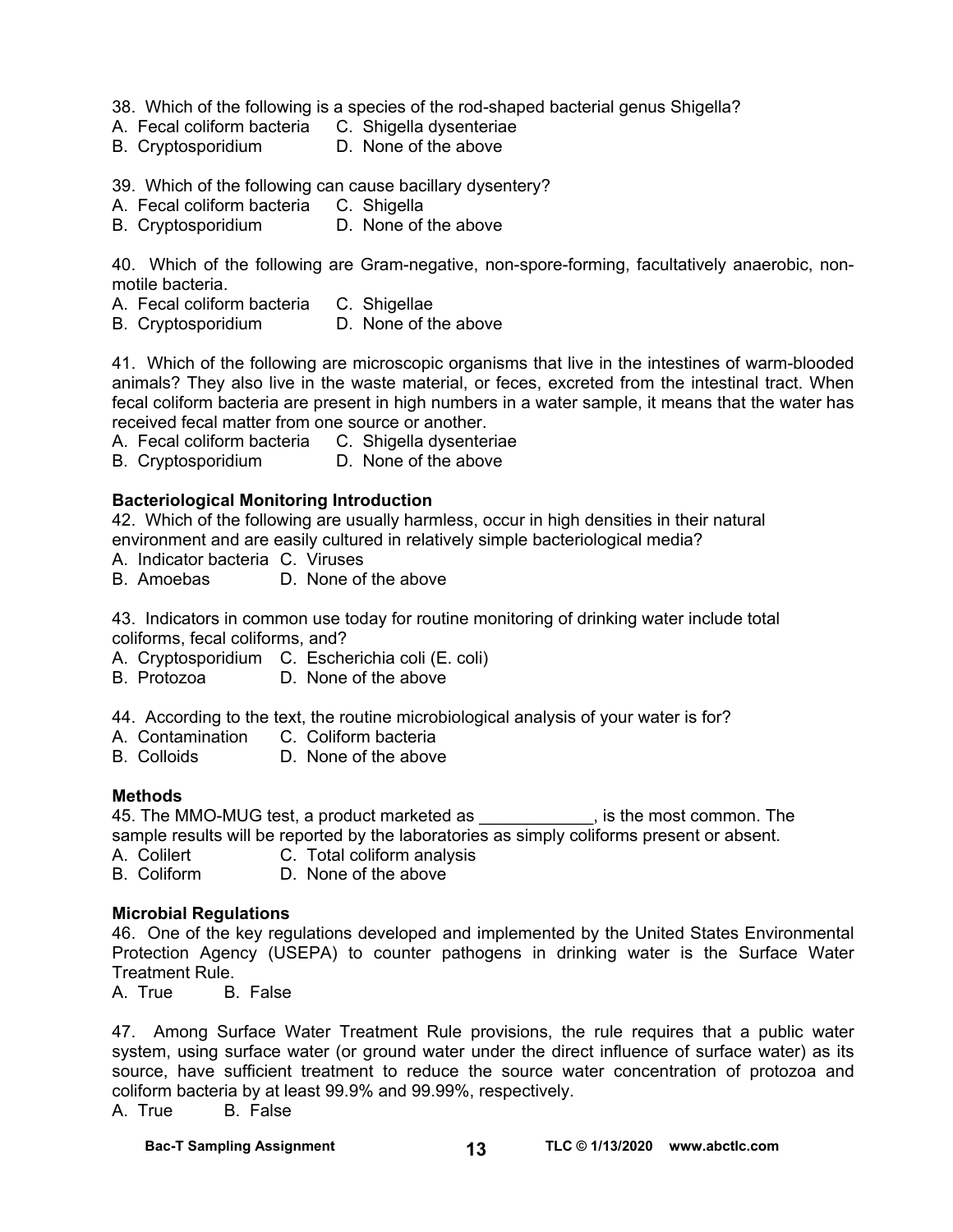48. The Surface Water Treatment Rule suggests treatment criteria to assure that these performance recommendations are met; they may include turbidity limits, disinfectant residual and disinfectant contact time conditions.

A. True B. False

#### **The three (3) types of samples are:**

49. Samples collected following a coliform present routine sample. The number of repeat

- samples to be collected is based on the number of examples you normally collect.
- A. Repeat C. Routine

B. Special D. None of the above

50. A PWS on state-approved annual monitoring has a Level 1 Assessment trigger in 2 consecutive years.

- A. Trigger: Level 1 Assessment C. All of the above
- B. Trigger: Level 2 Assessment D. None of the above

51. A PWS collecting fewer than 40 samples per month has 2 or more TC+ routine/ repeat samples in the same month.

- A. Trigger: Level 1 Assessment C. All of the above
- B. Trigger: Level 2 Assessment D. None of the above
- 52. A PWS fails to take every required repeat sample after any single TC+ sample
- A. Trigger: Level 1 Assessment C. All of the above
- B. Trigger: Level 2 Assessment D. None of the above

53. A PWS incurs an E. coli MCL violation.

- A. Trigger: Level 1 Assessment C. All of the above
- B. Trigger: Level 2 Assessment D. None of the above

54. A PWS collecting at least 40 samples per month has greater than 5.0 percent of the routine/repeat samples in the same month that are TC+.

- A. Trigger: Level 1 Assessment C. All of the above
- B. Trigger: Level 2 Assessment D. None of the above
- 55. A PWS has a second Level 1 Assessment within a rolling 12-month period.
- A. Trigger: Level 1 Assessment C. All of the above
- B. Trigger: Level 2 Assessment D. None of the above

56. Noncommunity and nontransient noncommunity public water systems will sample at the same frequency as a like sized community public water system if:

1. It has more than 1,000 daily population and has ground water as a source, or

2. It serves 25 or more daily population and utilizes surface water as a source or ground water under the direct influence of surface water as its source.

A. True B. False

#### **Maximum Contaminant Levels (MCLs)**

57. State and federal laws establish standards for drinking water quality. Under normal circumstances when these standards are being met, the water is safe to drink with no threat to human health. These standards are known as maximum contaminant levels (MCL). When a particular contaminant exceeds its MCL a potential health threat may occur.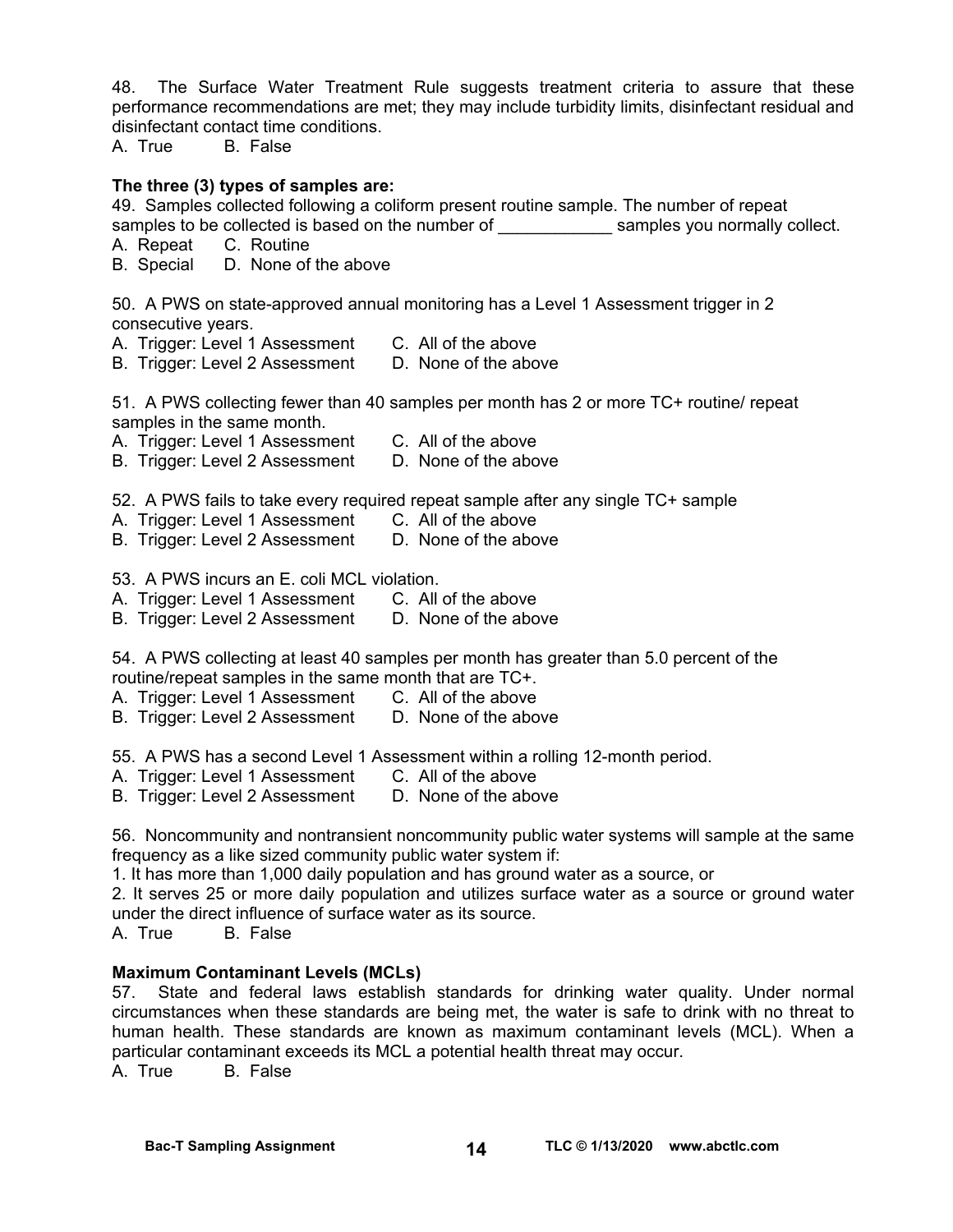58. There are two types of MCL violations for coliform bacteria. The first is for total coliform; the second is an acute risk to health violation characterized by the confirmed presence of fecal coliform or E. coli.

A. True B. False

#### **Positive or Coliform Present Results**

59. If you are notified of a positive coliform test result you need to contact either the Drinking Water Program or your local county health department within 72 hours, or by the next business day after the MCL compliance violation

A. True B. False

60. With a positive total coliform sample and after you have contacted an agency for assistance, you will be instructed as to the proper repeat sampling procedures and possible corrective measures for solving the problem. It is very important to initiate the entity as the corrective measures will be based on those results.

A. Perform routine procedures C. Corrective measures

B. Repeat sampling immediately D. None of the above

#### **Heterotrophic Plate Count HPC**

61. Heterotrophic Plate Count (HPC) --- formerly known as the Bac-T plate, is a procedure for estimating the number of live heterotrophic bacteria and measuring changes during water treatment and distribution in water or in swimming pools.

A. True B. False

#### **Heterotrophic Plate Count (Spread Plate Method**)

62. Which of the following provides a technique to quantify the bacteriological activity of a sample?

A. Colonies C. Heterotrophic Plate Count

B. Agar D. None of the above

#### **Total Coliforms**

63. This MCL is based on the presence of total coliforms, and compliance is on a daily or weekly basis, depending on your water system type and state rule.

A. True B. False

64. For systems which collect fewer than **Examples per month**, no more than one sample per month may be positive. In other words, the second positive result (repeat or routine) in a month or quarter results in a MCL violation.

A. 40 C. 200

B. 100 D. None of the above

#### **The following are acute violations:**

65. Which determines a violation of nitrate?

A. Presence C. MCLG

B. MCL D. None of the above

#### **Revised Total Coliform Rule (RTCR) Summary**

66. EPA published the Revised Total Coliform Rule (RTCR) in the Federal Register (FR) on February 13, 2013 (78 FR 10269). It is the revision to the 1989 Total Coliform Rule (TCR). A. True B. False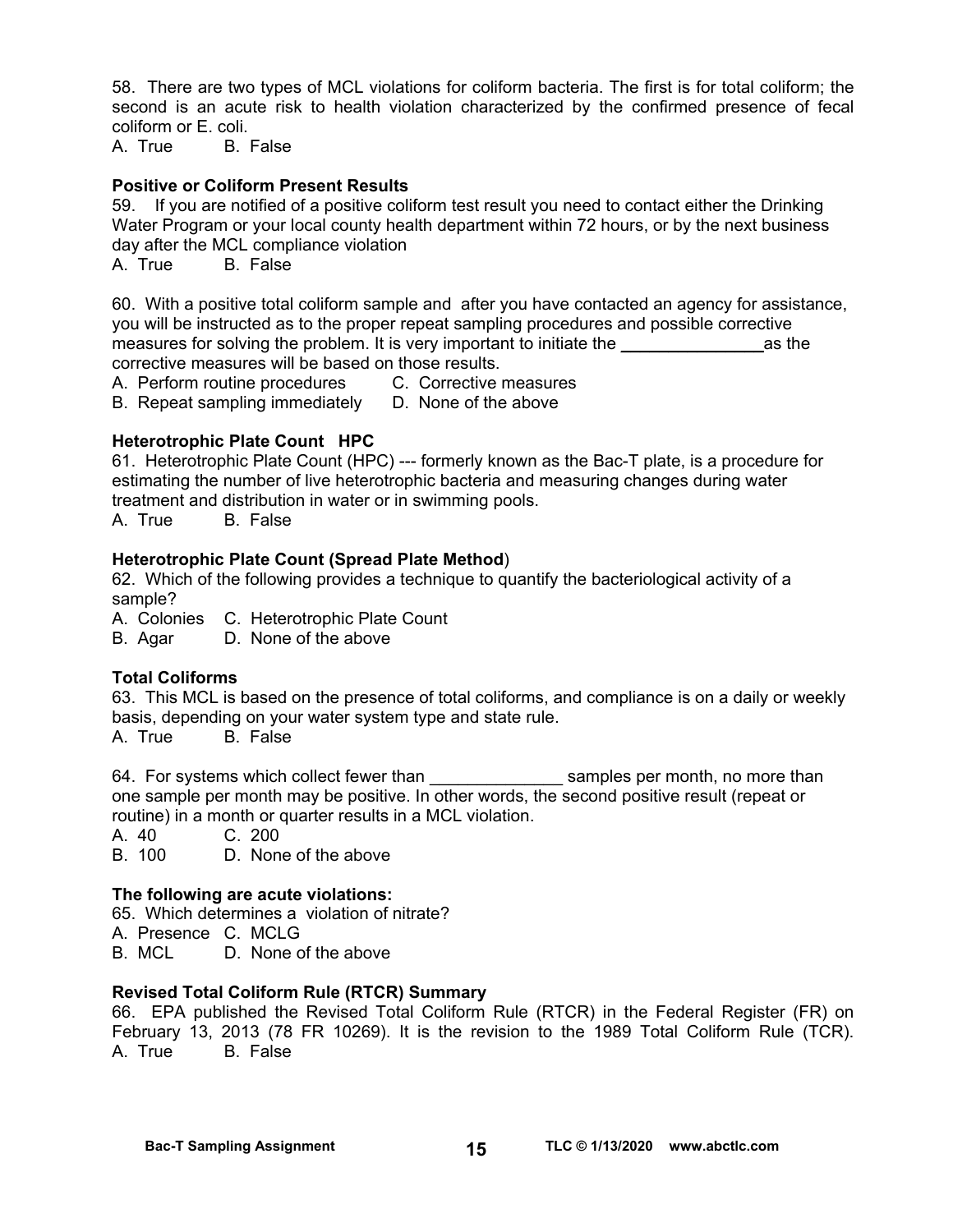67. The RTCR upholds the purpose of the 1989 TCR to protect public health by ensuring the duplicity of the drinking water distribution system and monitoring for the absence of microbial contamination.

A. True B. False

68. The RTCR establishes criteria for systems to qualify for and stay on for special increased monitoring, which could reduce water system problems for better system operation. A. True B. False

69. The water provider shall develop and follow a sample-siting plan that designates the PWS's collection schedule. This includes location of<br>A. Routine and repeat water samples <br>C. Microbial contamination

- A. Routine and repeat water samples
- B. Reduced monitoring D. Repeat water samples
- 

70. The water provider shall collect and the state on a regular basis (monthly, quarterly, annually). Have samples tested for the presence of total coliforms by a state certified laboratory.

A. Routine water samples C. Microbial contamination

B. Reduced monitoring D. Repeat water samples

71. The RTCR requires public water systems that are vulnerable to microbial contamination to identify and fix problems.

A. True B. False

72. The water provider shall collect repeat samples (at least 3) for each TC+ positive routine sample.

A. True B. False

73. For PWSs on quarterly or annual routine sampling, collect additional routine samples (at least 3) in the month after a

A. CCR(s) C. Total coliform positive samples

B. PN D. TC+ routine or repeat sample

74. PWSs incur violations if they do not comply with the requirements of the RTCR. The violation types are essentially the same as under the TCR with few changes. The biggest change is no acute or monthly MCL violation for **EXACCL** only.

A. CCR(s) C. Total coliform positive samples

B. PN D. TC+ routine or repeat sample

75. Community water systems (CWSs) must use specific language in their CCRs when they must conduct an assessment or if they incur<br>

A. CCR(s) C. An E. coli MCL violation

B. PN D. TC+ routine or repeat sample

76. The water provider shall analyze all \_\_\_\_\_\_\_\_\_\_\_\_\_\_\_\_\_\_\_\_that are total coliform positive (TC+) for E. coli.

A. Routine or repeat water samples C. Microbial contamination

B. Reduced monitoring D. Repeat water samples

77. The RTCR requires public water systems (PWSs) to meet a legal limit for E. coli, as demonstrated by required monitoring.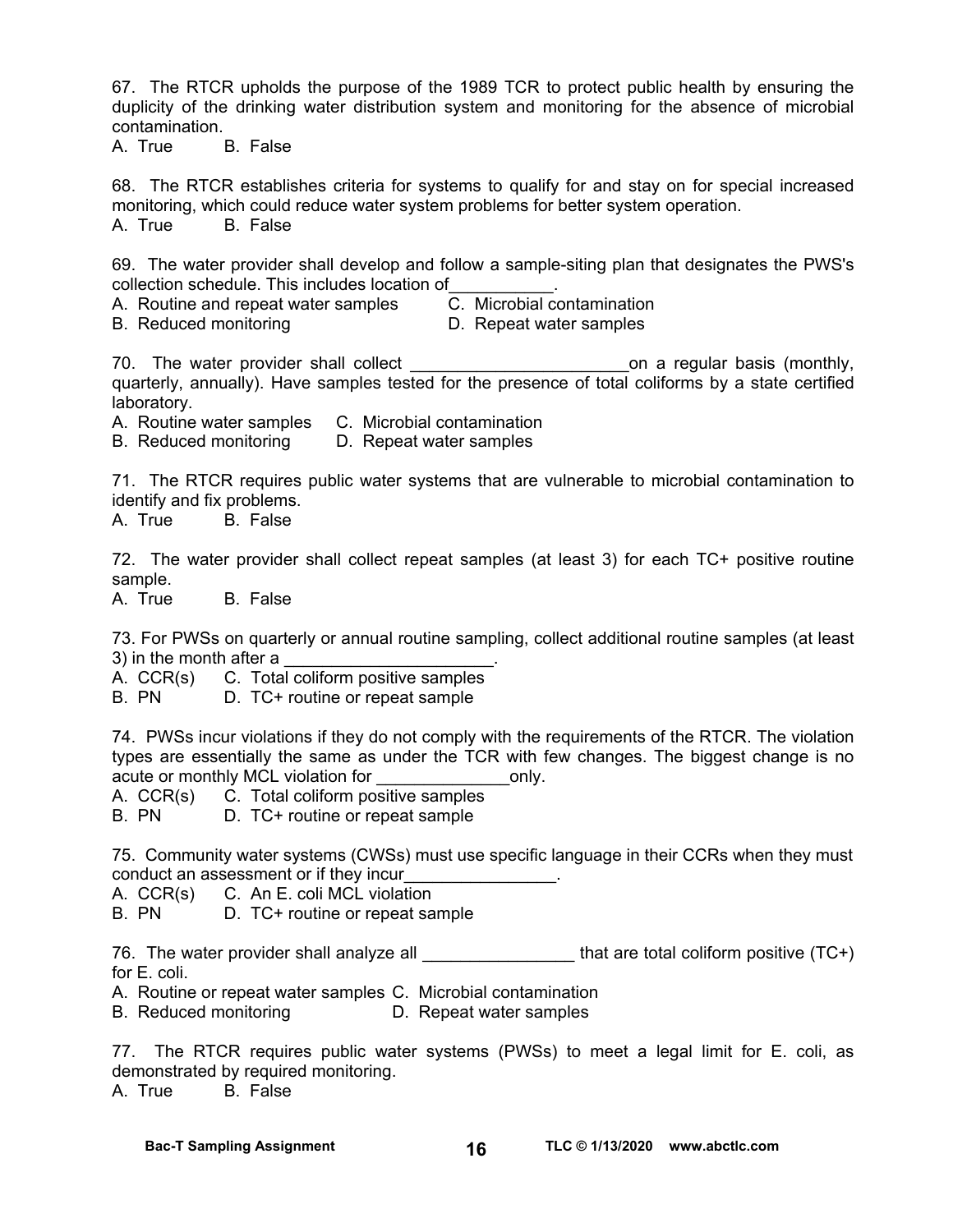78. The RTCR suggests the frequency and timing of required microbial testing based on, public water type and source water type.

A. True B. False

#### **Disinfection Key**

79. The RTCR requires 99.99% or 4 log inactivation of

- A. Enteric viruses C. Giardia lamblia cysts
- B. Crypto D. None of the above

80. The RTCR requires the chlorine residual leaving the plant must be  $=$  or  $\frac{mg}{L}$ and measurable throughout the system.

- $A. > 0.2$  C. 0.2
- B. 2.0 D. None of the above

81. The RTCR requires 99% or 2 log inactivation of \_\_\_\_\_\_\_\_\_\_\_\_\_\_\_\_\_\_\_.

- A. Enteric viruses C. Giardia lamblia cysts
- B. Crypto D. None of the above

82. The RTCR requires 99.9% or 3 log inactivation of \_\_\_\_\_\_\_\_\_\_\_\_\_\_\_\_\_\_\_.

- A. Enteric viruses C. Giardia lamblia cysts
- B. Crypto D. None of the above

#### **Waterborne Pathogen Section - Introduction Pathogen Section**

83. Most pathogens are generally associated with diseases that election and affect people in a relatively short amount of time, generally a few days to two weeks.

A. Cause intestinal illness C. Will cause fatalities

B. Are mild in nature D. None of the above

#### **Protozoan Caused Diseases**

84. Which of the following bugs is larger than bacteria and viruses but still microscopic; they invade and inhabit the gastrointestinal tract?

A. Hepatitis A C. Protozoan pathogens

B. E.coli D. None of the above

85. Some of the parasites enter the environment in a dormant form, with a protective cell wall, called a?

A. Lamblia C. Cyst

B. Shell D. None of the above

#### **Giardia lamblia**

86. Which of the following bugs has been responsible for more community-wide outbreaks of disease in the U.S. than any other, and drug treatment are not 100% effective?

- A. Giardia lamblia C. Giardiasis
- B. Cryptosporidiosis D. None of the above

87. All of these diseases, with the exception of \_\_\_\_\_\_\_\_\_\_\_\_\_\_\_\_\_\_\_, have one symptom in common: diarrhea. They also have the same mode of transmission, fecal-oral, whether through person-to-person or animal-to-person contact.

- A. HIV infection C. Hepatitis A
- B. Giardiasis D. None of the above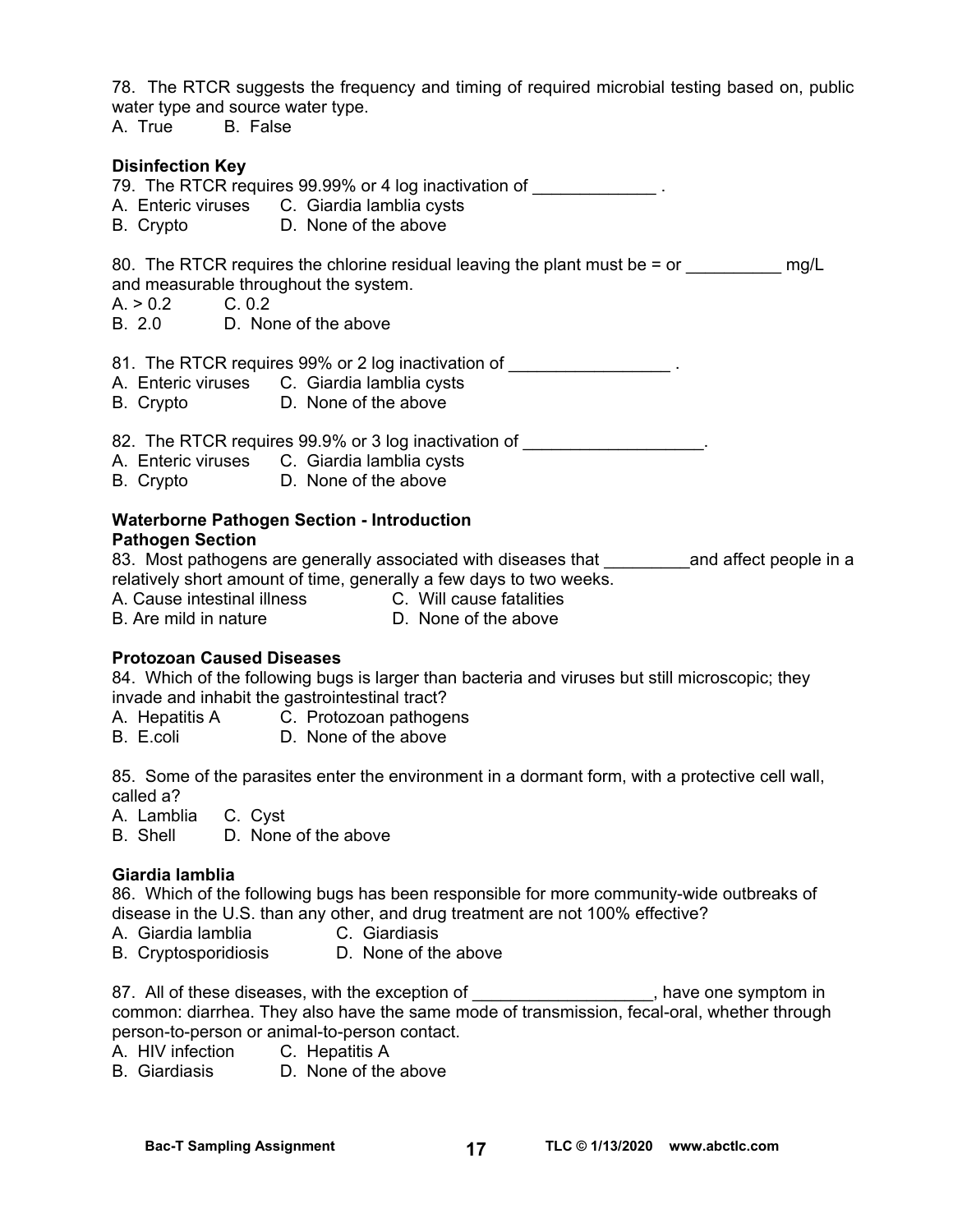#### **Primary Waterborne Diseases Section**

88. Legionnaire's disease, which causes a severe pneumonia, and the second,

which is a non-pneumonia illness; it's typically an influenza-like illness, and it's less severe.

- A. Pontiac fever C. Typhoid fever
- B. Yellow fever D. None of the above

89. Legionella, prevention. Legionella in water systems. Hot water in tanks should be maintained between degrees Centigrade.

- A. 81 to 100 C. 71 and 77
- B. 110 to 210 D. None of the above

90. Which of the following is typically associated with soil and water?

A. Hepatitis A virus C. Pseudomonas

B. Legionella D. None of the above

#### **Waterborne Bacterial Diseases**

91. Campylobacteriosis outbreaks have most often been associated with food, especially chicken and un-pasteurized milk, as well as un-chlorinated water. These organisms are also an important cause of "travelers' diarrhea." Medical treatment generally is not prescribed for campylobacteriosis because recovery is usually rapid. A. True B. False

92. Cholera, Legionellosis, salmonellosis, shigellosis, yersiniosis, are other bacterial diseases that can be transmitted through water. All bacteria in water are readily killed or inactivated with chlorine or other disinfectants.

A. True B. False

93. Campylobacteriosis is the most common diarrheal illness caused by bacteria. Other symptoms include abdominal pain, malaise, fever, nausea and vomiting; and begin three to five days after exposure. The illness is frequently over within two to five days and usually lasts no more than 10 days.

A. True B. False

#### **Viruses**

#### **Coronavirus**

94. It looks like the COVID-19 coronavirus is not able to live in water. A. True B. False

#### **Chain of Custody Procedures**

95. If both parties involved in the transfer must sign, date and note the time on the chain of custody record, this is known as?

- A. TC Plan C. Samples transfer possession
- B. Sample siting plan D. None of the above

96. The recipient will then attach the example in the showing the transfer dates and times to the custody sheets. If the samples are split and sent to more than one laboratory, prepare a separate chain of custody record for each sample.

A. Shipping invoices C. Sample siting plan

B. Chain of custody release D. None of the above

(S) Means the answer can be plural or singular in nature